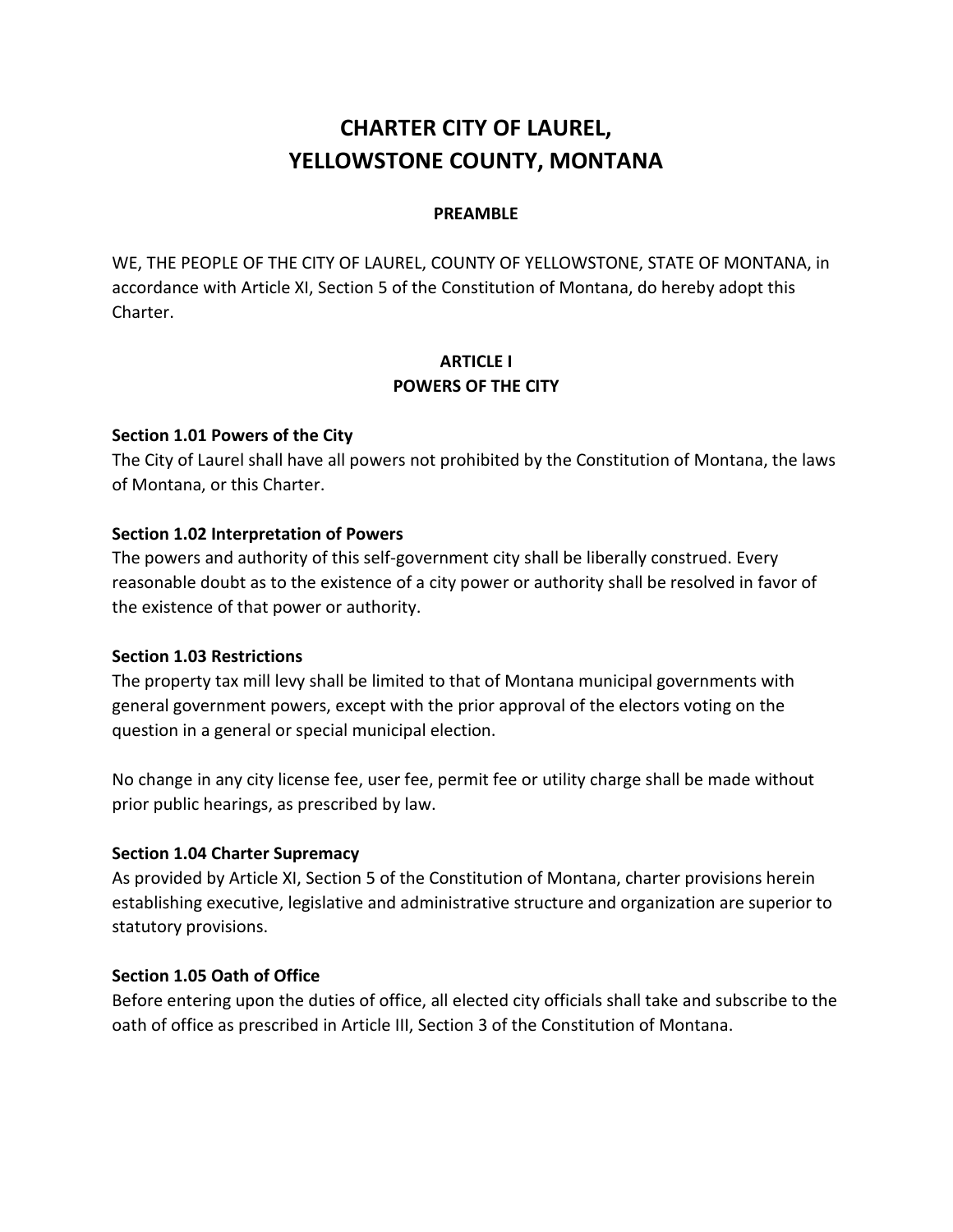# **ARTICLE II LEGISLATIVE BRANCH**

# **Section 2.01 Legislative Branch**

The legislative branch and governing body of the City of Laurel shall be the city council.

# **Section 2.02 Composition**

- 1. The City of Laurel shall have a city council of eight (8) members, four (4) of whom shall be elected every two years.
- 2. The council shall set the compensation of council members annually.

# **Section 2.03 Powers and Duties**

The council shall be the legislative and policy determining body of the city. All powers of the City shall be vested in the city council except as otherwise provided by law or this Charter. The council may override the mayor's veto with a two-thirds vote of the entire council.

# **Section 2.04 Term of Office**

Members of the council shall be elected to four (4) year, overlapping terms of office.

# **Section 2.05 Election**

The election of council members shall be conducted on a non-partisan basis.

There shall be four wards apportioned by population following every federal decennial census, each of which shall be represented by two council members. One council member from each of the four wards shall be elected every two years.

Candidates for the city council must reside in the ward they seek to represent at the time of their election and during their entire term of office.

# **Section 2.06 Chairman of the Council**

The council shall have a chairman who shall be elected by the members of the council from among their own number for a term established by resolution. The chairman of the council, who may be called the president of the council, shall preside when the mayor is absent.

# **Section 2.07 Council Procedures**

The council shall, by resolution, adopt its own rules of procedure. A quorum of the council shall consist of five (5) council members physically present at a meeting of the city council.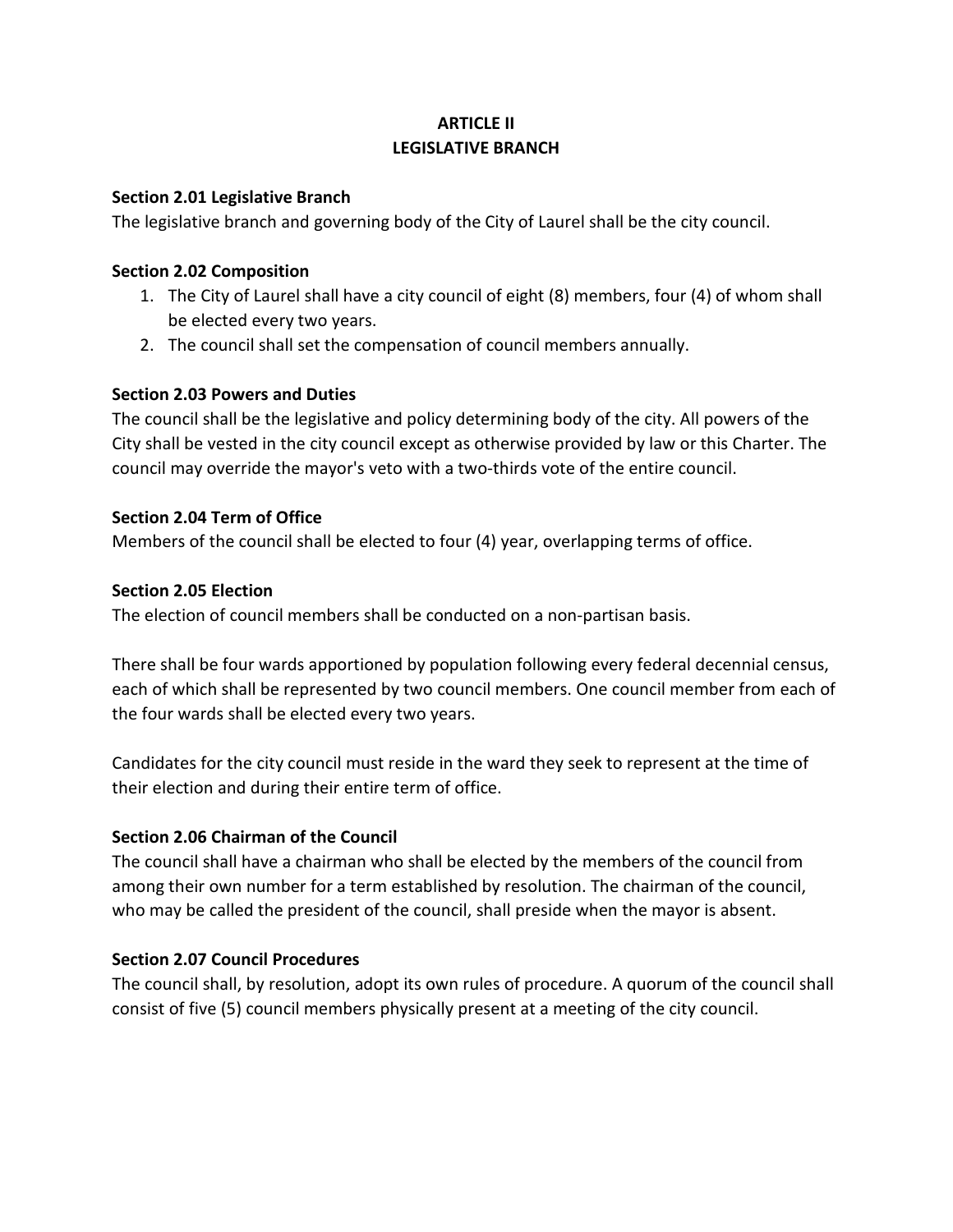# **ARTICLE III EXECUTIVE BRANCH**

# **Section 3.01 The Executive Branch**

The mayor shall be the chief executive officer of the City of Laurel.

# **Section 3.02 Term of Office**

The mayor shall be elected for a four-year term of office.

# **Section 3.03 Election**

The mayor, who must reside within the city limits of Laurel at the time of election and throughout the term of office, shall be nominated and elected at large on a non-partisan basis.

# **Section 3.04 Power and Duties**

The mayor shall:

- 1. enforce laws, ordinances, and resolutions;
- 2. perform duties required of him by law, charter, ordinance or resolution;
- 3. administer affairs of the local government;
- 4. carry out policies established by the council;
- 5. recommend measures to the council;
- 6. report to the council on the affairs and financial condition of the city government;
- 7. execute bonds, notes, contracts, and written obligations of the council subject to the approval of the council;
- 8. report to the council as the council may require;
- 9. chair council meetings and may take part in discussion;
- 10. execute the budget adopted by the council;
- 11. appoint, with the consent of the council all members of boards, except the mayor may appoint without consent of the council temporary committees established by the mayor.

#### **Section 3.05 Administrative Duties**

The mayor may:

- 1. prepare the budget in consultation with the council and department heads;
- 2. appoint, with the consent of a majority of the council all department heads and may remove department heads without the consent of the council and may appoint and remove all other city employees;
- 3. exercise control and supervision of all departments and boards to the degree authorized by resolution of the council.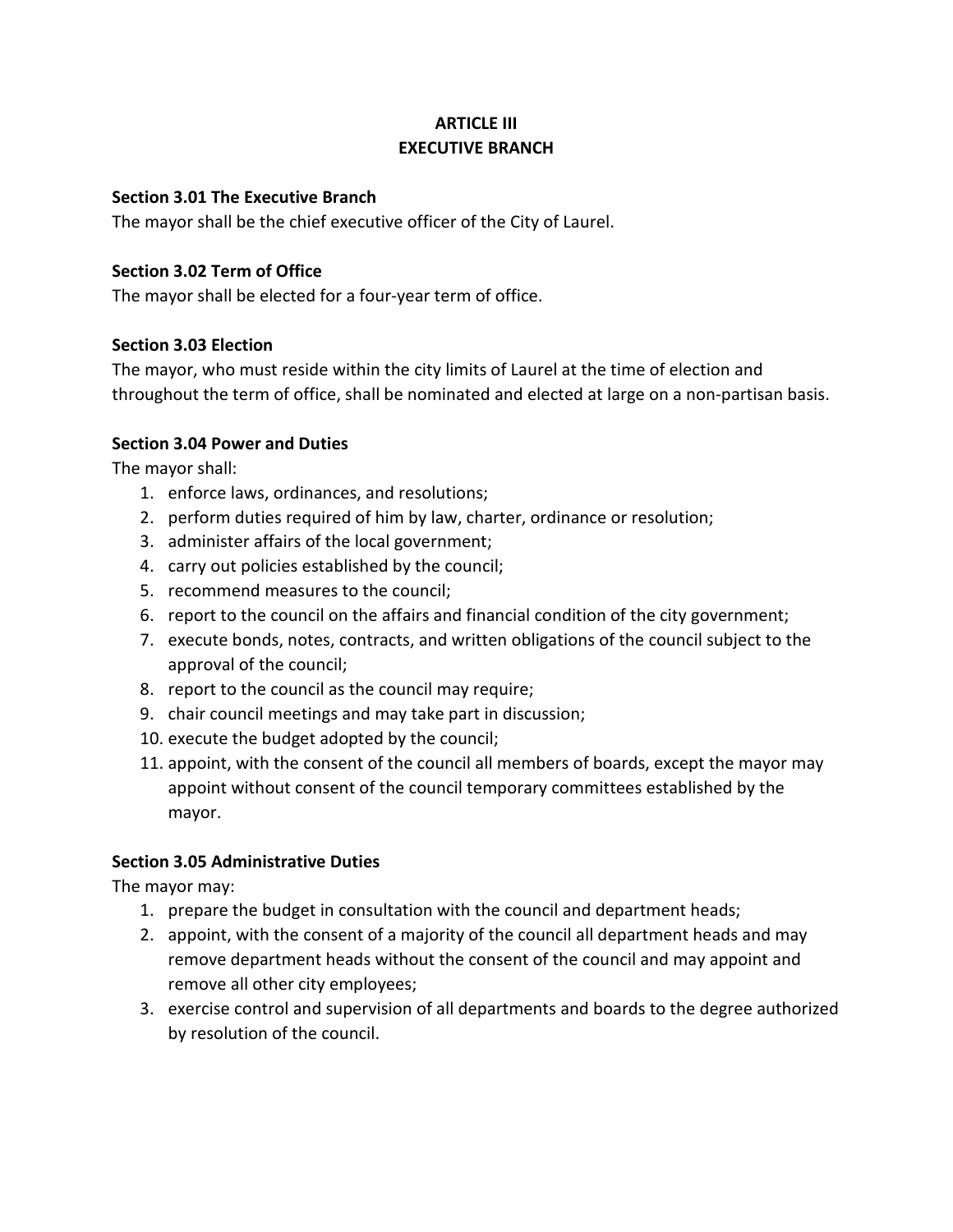# **Section 3.06 Legislative Authority of the Mayor**

The mayor shall decide all tie votes of the council but shall have no other vote. The mayor may veto ordinances and resolutions, subject to override by a two-thirds vote of the entire council.

# **Section 3.07 Compensation of the Mayor**

The council shall set the compensation of the mayor annually.

# **Section 3.08 Absence of the Mayor**

The mayor must receive the consent of the council for an absence from the city for ten (10) or more consecutive days.

# **Section 3.09 Grounds for Removal of the Mayor**

The mayor may be removed from office by a finding, by an affirmative vote of six (6) of eight (8) council members that, pursuant to law, there is a vacancy in the office of mayor.

# **Section 3.10 Chief Administrative Officer**

- 1. There may be a chief administrative officer appointed by written contract the terms of which shall be negotiated by the mayor for approval by the city council. The term of the contract shall not exceed two years unless specifically extended or renewed by majority vote of the council.
- 2. The chief administrative officer shall serve under the direct supervision of the mayor and shall perform those duties delegated to the officer by the mayor.
- 3. The chief administrative officer may exercise such supervisory authority as may be delegated in writing by the mayor and approved by resolution of the council.
- 4. The chief administrative officer shall not have the authority to terminate any city employee, that authority being reserved to the mayor.

# **Section 3.11 City Attorney**

- 1. There shall be a chief legal officer of the city, who may be called the city attorney, appointed by the mayor with the consent of the council who shall serve as legal advisor to the city council, the mayor, and all city departments, offices and agencies.
- 2. The chief legal officer shall be appointed by written contract which shall specify the duties and responsibilities, conditions of employment and compensation of the chief legal officer. Said contract shall not exceed duration of two years unless specifically extended or renewed by majority vote of the city council.
- 3. The chief legal officer shall represent the city in all legal proceedings unless otherwise determined by the council and shall perform other duties prescribed by ordinance. The council may engage such additional legal counsel as may be required to meet exigent circumstances.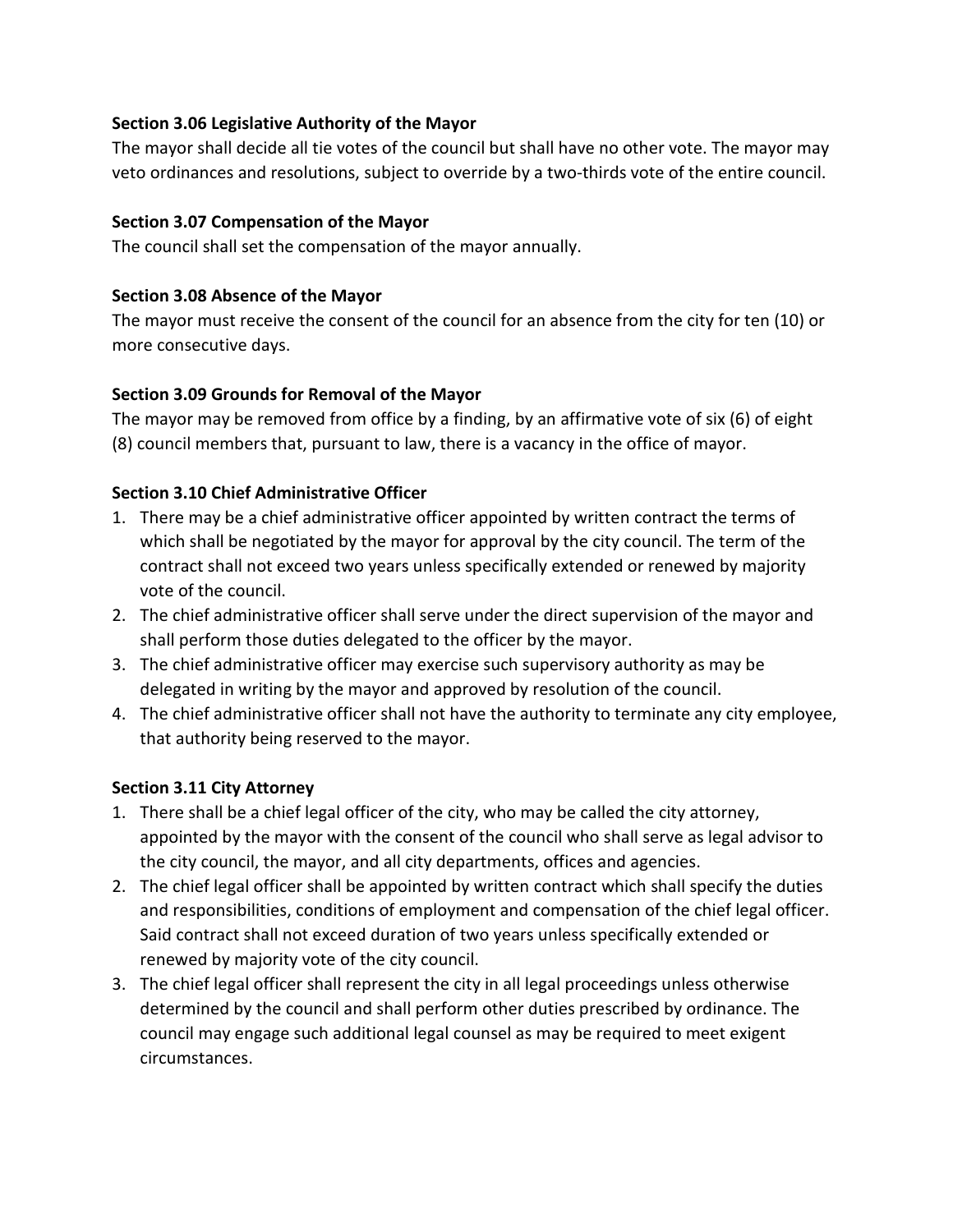4. The chief legal officer shall be supervised by the mayor and shall have the status of a department head, except that he or she may not be removed or suspended by the mayor without the consent of the city council.

# **Section 3.12 Organization of Departments**

The organization of city departments shall be prescribed by ordinance.

# **ARTICLE IV JUDICIAL BRANCH**

#### **Section 4.01 City Court**

There shall be a city court or a municipal court as provided by law.

#### **ARTICLE V GENERAL PROVISIONS**

#### **Section 5.01 Amendment of Charter**

This Charter may be amended only with the approval of the voters, as prescribed by state law.

#### **Section 5.02 Effective Date**

This Charter shall become effective on January 1, 2008.

#### **Section 5.03 Vacancy in Office**

An elected office under this Charter becomes vacant as prescribed by law. When any vacancy occurs in any elective office, this position shall be considered open and subject to nomination and election at the next general municipal election in the same manner as the election of any person holding the same office, except the term shall be limited to the unexpired term of the person who originally created the vacancy. Pending such election and qualification, the council shall, by majority vote of the members, appoint a qualified person within 30 days of the vacancy to hold the office until the successor is elected and qualified. A person appointed to fill a vacant city council position must reside in the ward wherein the vacancy occurred.

#### **Section 5.04 Severability**

If any provision of this Charter is held invalid, the other provisions of this Charter shall not be affected thereby. If the application of the Charter or any part of its provisions, to any person or circumstance is held invalid the application of the Charter and its provisions to other persons or circumstances shall not be affected thereby.